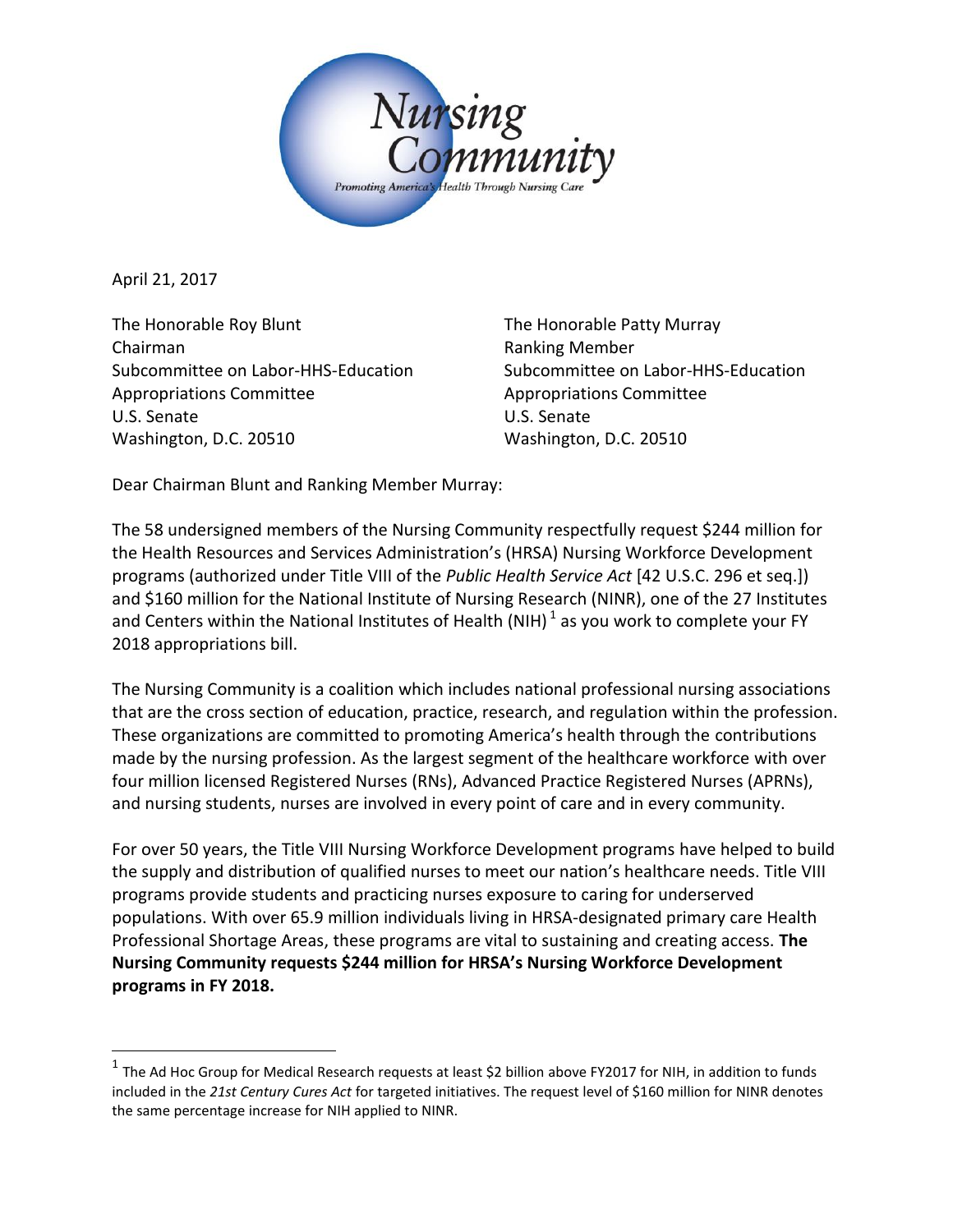As one of the 27 Institutes and Centers at the NIH, NINR funds research that lays the groundwork for evidence-based nursing practice. NINR's research examines a variety of topics that will help nurses and other health professionals to make informed decisions about patient treatment. Our country must look toward the prevention aspect of health care as the vehicle for saving our system from further financial burden, and the work of NINR embraces this endeavor through research related to care management of patients during illness and recovery, reduction of risks for disease and disability, promotion of healthy lifestyles, enhancement of quality of life for those with chronic illness, and care for individuals at the end of life. **The Nursing Community requests \$160 million for NINR in FY 2018.**

Commitment of resources to the HRSA Nursing Workforce Development programs and to NINR is vital to ensuring a healthy population for our country. We urge you to support our Fiscal Year 2018 requests. Please contact Suzanne Miyamoto, convener of the Nursing Community, at [smiyamoto@aacn.nche.edu](mailto:smiyamoto@aacn.nche.edu) or 202-463-6930 ext. 247 for any additional assistance.

Sincerely,

Academy of Medical-Surgical Nurses American Academy of Ambulatory Care Nursing American Academy of Nursing American Assembly for Men in Nursing American Association of Colleges of Nursing American Association of Critical-Care Nurses American Association of Heart Failure Nurses American Association of Neuroscience Nurses American Association of Nurse Anesthetists American Association of Nurse Assessment Coordination American Association of Nurse Practitioners American Association of Occupational Health Nurses American College of Nurse-Midwives American Nephrology Nurses Association American Nurses Association American Nursing Informatics Association American Organization of Nurse Executives American Pediatric Surgical Nurses Association American Psychiatric Nurses Association American Public Health Association, Public Health Nursing Section American Society for Pain Management Nursing American Society of PeriAnesthesia Nurses Association for Radiologic and Imaging Nursing Association of Community Health Nursing Educators Association of Nurses in AIDS Care Association of Pediatric Hematology/Oncology Nurses Association of periOperative Registered Nurses